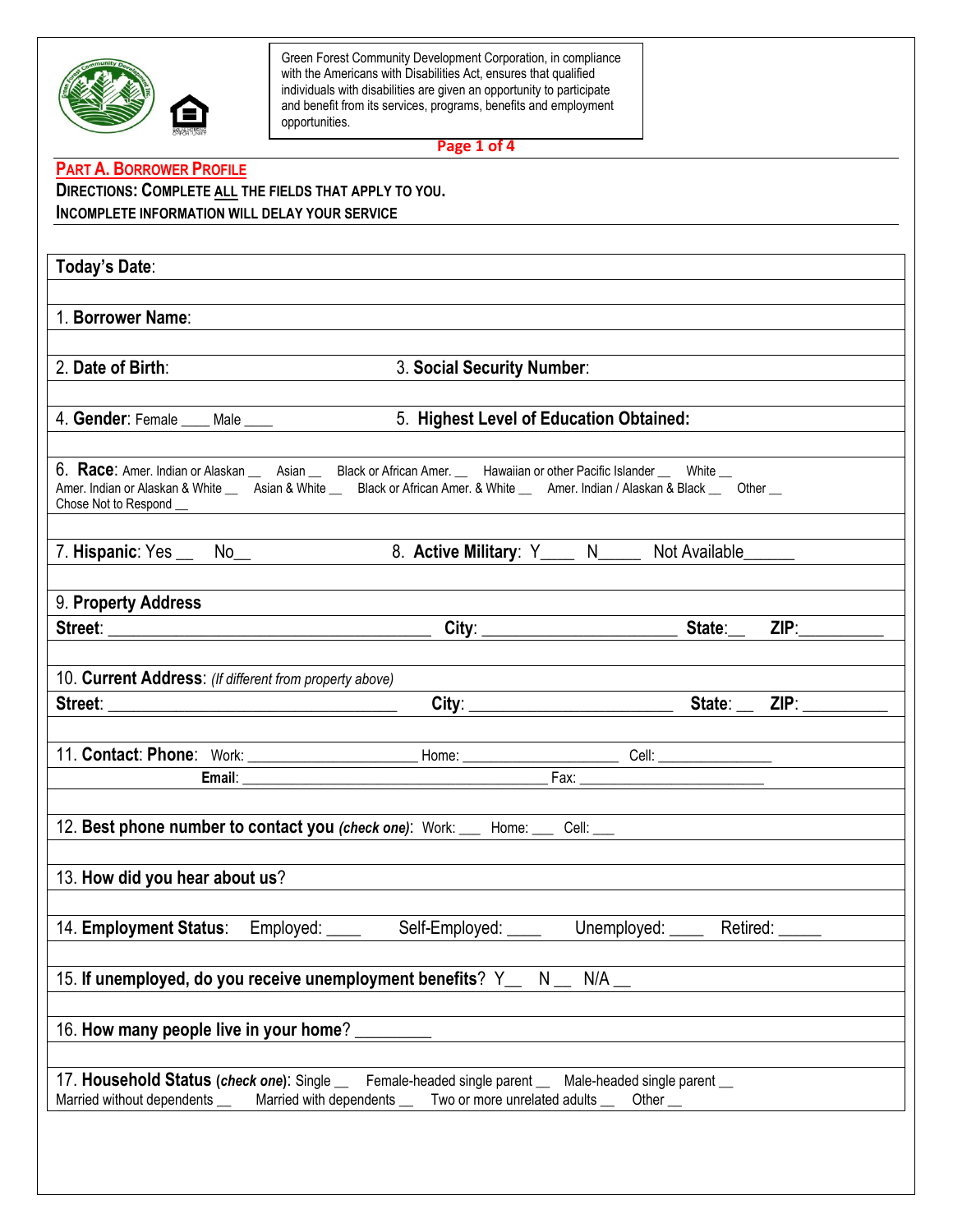

**Page 2 of 4**

## **PART A CONTINUED - CO-BORROWER PROFILE**

**DIRECTIONS: IF THERE IS A CO-BORROWER, COMPLETE ALL THE FIELDS THAT APPLY TO THE CO-BORROWER. INCOMPLETE INFORMATION WILL DELAY YOUR SERVICE** 

| 2a. Date of Birth:                                                                                                                                                                                                                                                                    | 3a. Social Security Number:                          |                                  |
|---------------------------------------------------------------------------------------------------------------------------------------------------------------------------------------------------------------------------------------------------------------------------------------|------------------------------------------------------|----------------------------------|
|                                                                                                                                                                                                                                                                                       |                                                      |                                  |
| 4a. Gender: Female ____ Male ____                                                                                                                                                                                                                                                     | 5a. Highest Level of Education Obtained:             |                                  |
| 6a. Race: Amer. Indian or Alaskan __ Asian __ Black or African Amer. __ Hawaiian or other Pacific Islander __ White __<br>Amer. Indian or Alaskan & White __ Asian & White __ Black or African Amer. & White __ Amer. Indian / Alaskan & Black __ Other __<br>Chose Not to Respond __ |                                                      |                                  |
|                                                                                                                                                                                                                                                                                       | 8a. Active Military: Y____ N_____ Not Available_____ |                                  |
| 9a. Property Address                                                                                                                                                                                                                                                                  |                                                      |                                  |
|                                                                                                                                                                                                                                                                                       |                                                      | ZIP                              |
| 10a. Current Address: (If different from property above)                                                                                                                                                                                                                              |                                                      |                                  |
|                                                                                                                                                                                                                                                                                       |                                                      |                                  |
|                                                                                                                                                                                                                                                                                       |                                                      |                                  |
|                                                                                                                                                                                                                                                                                       |                                                      |                                  |
| 12a. Best phone number to contact you: (check one) Work: __ Home: __ Cell: __ Cell: __                                                                                                                                                                                                |                                                      |                                  |
|                                                                                                                                                                                                                                                                                       |                                                      |                                  |
| 14a. Employment Status: Employed: ____                                                                                                                                                                                                                                                | Self-Employed: ____                                  | Unemployed: _____ Retired: _____ |
| 15a. If unemployed, do you receive unemployment benefits? Y_ N_ N/A_                                                                                                                                                                                                                  |                                                      |                                  |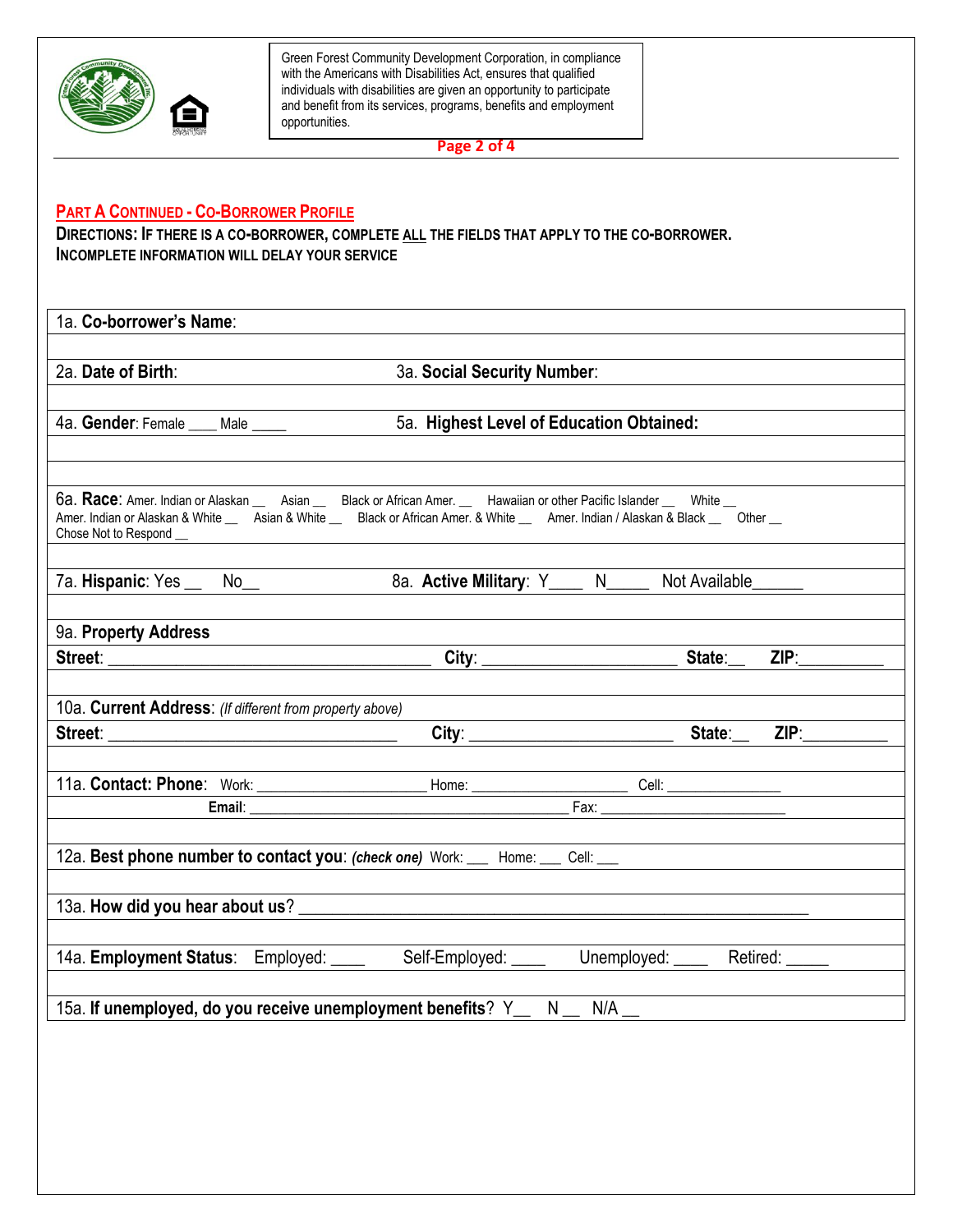

**Page 3 of 4**

# **PART B MORTGAGE INFORMATION**

| DIRECTIONS: COMPLETE ALL THE FIELDS THAT APPLY TO YOUR MORTGAGE. INCOMPLETE INFORMATION WILL DELAY YOUR SERVICE                                      |
|------------------------------------------------------------------------------------------------------------------------------------------------------|
| 1. Your Lender/Servicer:                                                                                                                             |
|                                                                                                                                                      |
| 2. Your Mortgage Loan Number (if you know it):<br>Check if you don't know ___                                                                        |
|                                                                                                                                                      |
| 3. Is this your primary residence? Yes _ No _                                                                                                        |
|                                                                                                                                                      |
| 4. What type of property do you have? (check one) Single family _____ Townhome ____ Condo ____ 1 to 4-unit ____                                      |
|                                                                                                                                                      |
| 5. What type of mortgage do you have? Fixed/Conventional __ Adjustable Rate Mortgage (ARM) __ Other ___                                              |
|                                                                                                                                                      |
| 6. Current Mortgage Payment: \$                                                                                                                      |
|                                                                                                                                                      |
| Check if you don't know ___<br>7. Current Mortgage Interest Rate:                                                                                    |
|                                                                                                                                                      |
| 8. Are property taxes and insurance included in your mortgage? Yes __ No ___                                                                         |
|                                                                                                                                                      |
|                                                                                                                                                      |
|                                                                                                                                                      |
| 10. Do you owe less than \$729,750 on your mortgage? Yes __ No __ _ ______________                                                                   |
|                                                                                                                                                      |
|                                                                                                                                                      |
|                                                                                                                                                      |
| 12. If you have an Adjustable Rate Mortgage (ARM) loan, has the interest rate changed? Yes _ No _<br>N/A                                             |
|                                                                                                                                                      |
|                                                                                                                                                      |
| 13. Is the loan interest only? Yes __ No __                                                                                                          |
|                                                                                                                                                      |
| 14. Do you have a second mortgage? Yes __ No __                                                                                                      |
|                                                                                                                                                      |
| 15. Have you been in contact with your lender?<br>Yes $_{-}$<br>No                                                                                   |
|                                                                                                                                                      |
| 16. How many months are you behind on your mortgage payment?                                                                                         |
|                                                                                                                                                      |
| 17. Do you have a letter of intent to foreclose? Yes<br><b>/ sthere a sale date?</b> $Yes$ No $\blacksquare$ / What is the date?<br>Don't know<br>No |
|                                                                                                                                                      |
| 18. What caused you to be late / delinquent?                                                                                                         |
|                                                                                                                                                      |
| 19. Have you ever worked with another counseling agency? Yes<br>I If yes, which one?<br>No                                                           |
|                                                                                                                                                      |